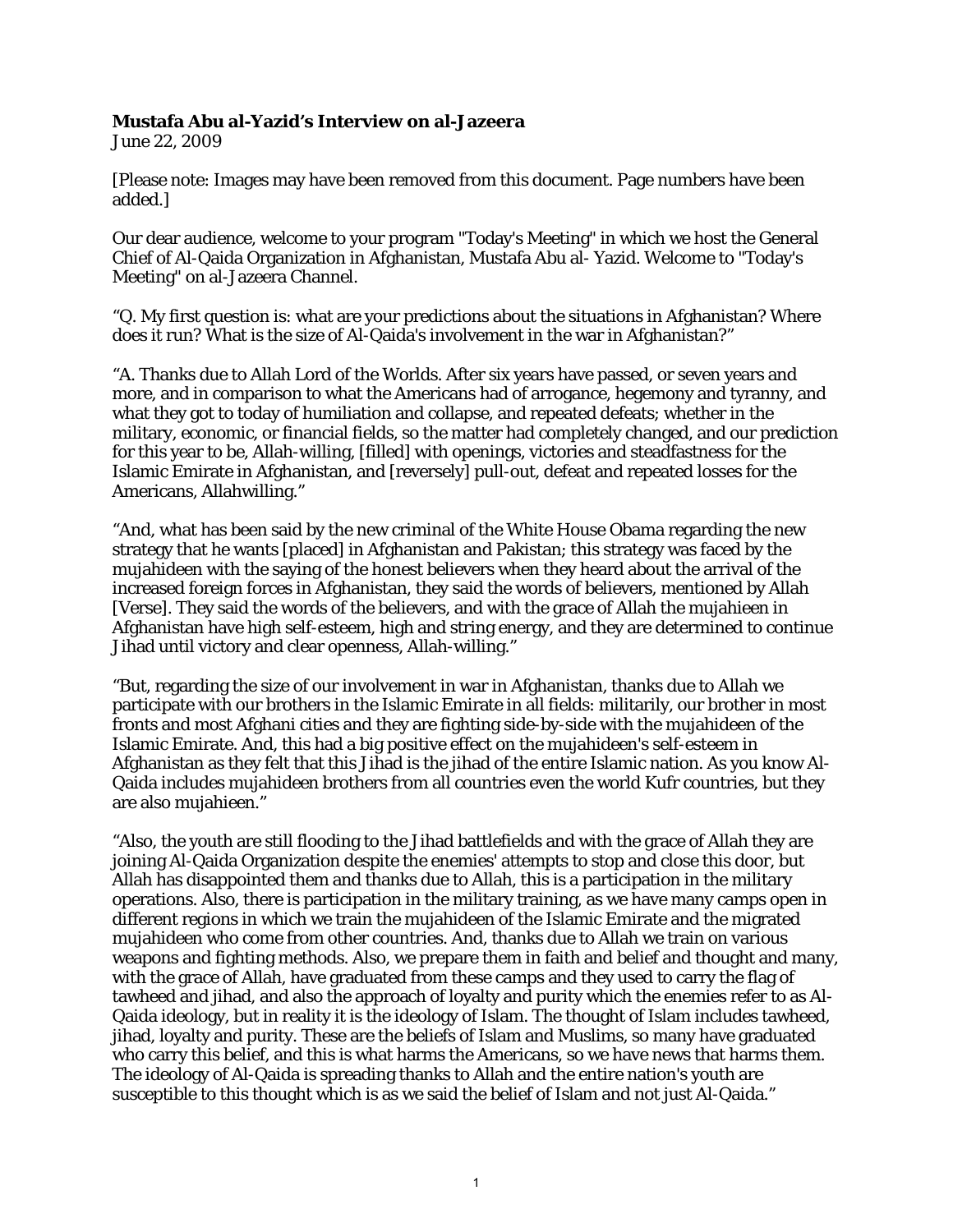"Also, there is the participation in the media field, as you know of the big role as-Sahab Establishment has in media in distributing the productions and audio and visual videos and others, and also in the field of Shura with our brothers the leaders of Taliban; the leaders of the Islamic Emirate. So we sit down and listen to them continuously and we discuss all the updates and the practical steps for each period. Thanks to Allah the size of participation is big and the results are great, Allah-willing, and hope we see the effects soon."

"Q. Mr. Mustafa Abu Al-Yazeed, some say there are two lines in the Taliban Movement: there are the reformed and there are the conservative and that the United States and many countries want to dialogue with the reformed by defeating the conservative. You, in Al-Qaida Organization, do you see this separation actual in Taliban Movement? That was first…and second, how do you look at these American claims?"

"A. These are all illusions in the minds of the American administration and those who side by it, and there isn't as we knew and know our brothers the mujahideen in Taliban about reformed and conservative as they say, but they all are brothers and knowledge-seekers and mujahideen for the cause of Allah, and this separation doesn't exist with them. And, they [Americans] should tell us who are the reformed and who are the conservatives? Do thye mean by reformed those who agree with America's invasion of Afghanistan and have a puppet president? Who are these reformed, and would the Afghani people accept those? So, as we said these are illusions and lies, and were answered by the leaders of the Islamic Emirate and showed them, and headed by the Amir of believers Mulla Muhammad Omar. They showed that no one has the right of decision but them and that what is said about these negotiations is a lie and an illusion and has nothing to do with truth."

"Then, we ask about what the negotiations will be? Meaning, we see that there is no way to negotiate in this period because the Americans want to remain, in anyway, and to have a puppet government that answers to them. On the contrary, we and the Taliban see that there is no negotiations until the Americans leave Afghanistan, and also to uphold the Islamic Emirate again, which govern with Allah's [holy] book and His messenger's Sunna. So, originally there is no way for negotiations and we know very well Allah's saying: 'The Jews and the Christians will not grace you until you follow their beliefs.' Then, there is no way for negotiations in this case."

"Q. We go back to your fighting in Afghanistan, we ask: can you name us huge operations Al-Qaida held inside of Afghanistan during the recent years?"

"A. The operation that took place in Khost last year, and [it] was mentioned in the media and was against the headquarters of the American Forces in Khost in the airport, and this was with Allah's grace organized by Al-Qaida Organization, also with participation from our Taliban brothers, so this was from the big operations we participated in. We also…many of the martyrdom operations that took place in Khost, in Kabul and in other regions were organized by our brothers, and we participated in them. And, the origin of our participation in Jihad inside Afghanistan is that we are under the command of the Islamic Emirate and under the field leaders in the Islamic Emirate on the inside. We participate with them and we give them what we have of ideas and opinions, and that is that."

"Q. How many, do you estimate, the members of Al-Qaida; the fighters of Al-Qaida in Afghanistan?"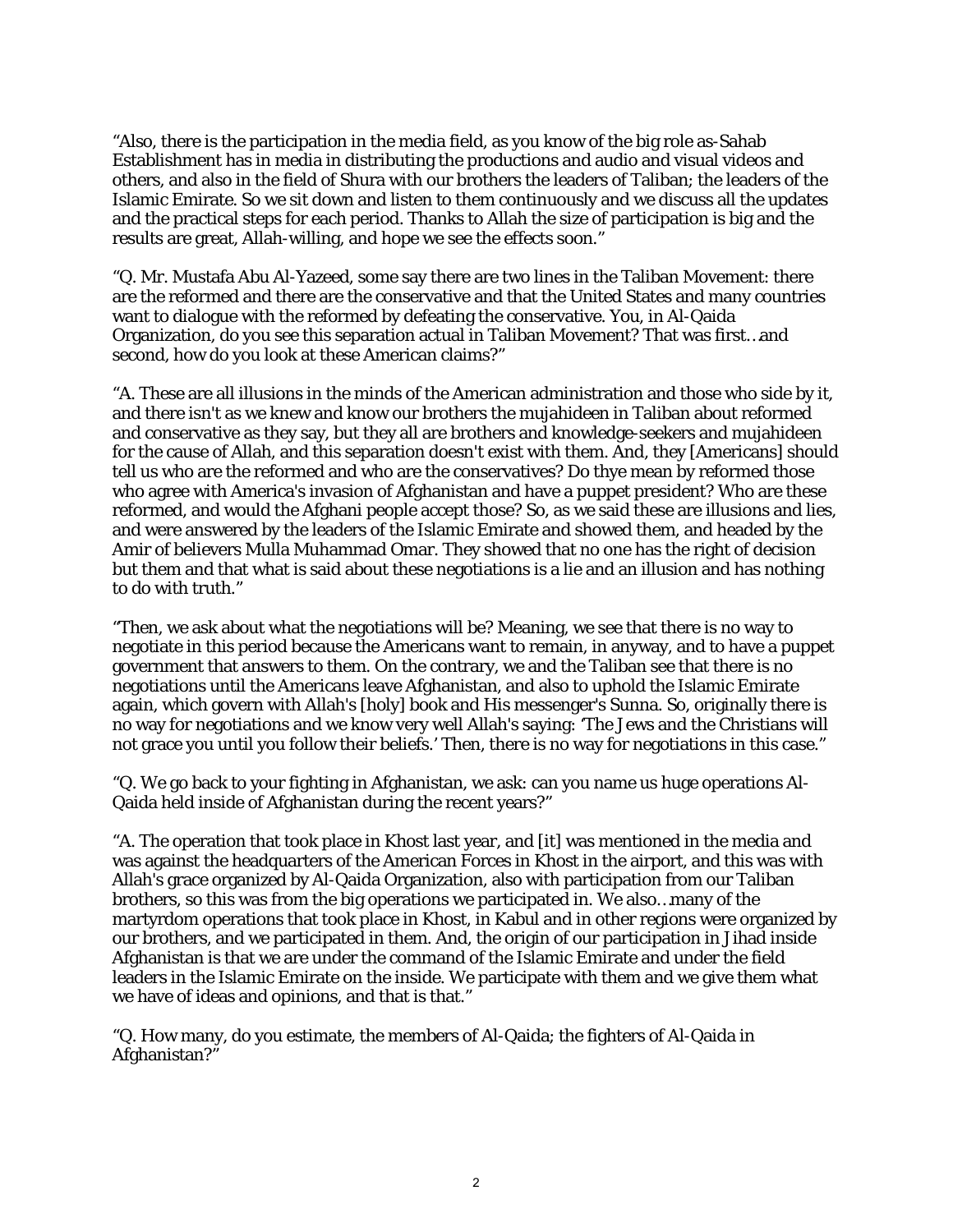"A. We cannot count the number. There are those who have complete belonging in Al-Qaida in a Bai'a, and there are those who work under Al-Qaida and they are also in the group but not complete belonging or final Bai'a…these and those, and there are Jihadist groups from Pakistan and Turkey and from other countries that joined us as groups, and they also carry Jihad with us in Afghanistan."

"Q. Now, regarding your relationship with the Islamic Party; with Hekmatyar and other parties that do not fold under the flag of the [Islamic] Emirate…Is there a relationship?"

"A. There is a relationship with the Islamic Party and they [continuously?] come to us and we sit with them and we always advise them to unite the efforts and works in one front and to be under the Islamic Emirate. And, we frequently told them that we are still under the Islamic Emirate and we consider that Amir of believers in Afghanistan is our Amir of Jihad in Afghanistan and you must do as we did and join under the Islamic Emirate. They say we do not mind but we first want to have amongst us some conditions and matters that we have to agree on then after there shouldn't be a rejection to joining, but there is a kind relationship between us."

"Q. What about the situation in Swat and Waziristan, and the threats of Taliban to Waziristan that it might start operations against the Pakistani Army…how is your relationship with Taliban Pakistan first, and second how do you at these operations; the operation of the Pakistani Army or/and the reaction by Swat Valley or others?"

"A. Yes, regarding our relationship with our brothers Taliban Pakistan, thanks to Allah is a good and strong relationship, and our brothers, when we left Afghanistan, they were the ones who opened their doors and hearts, and the Muslim public in the tribes, may Allah reward them, and they brought back to the history of Islam what the Muhajireen (immigrants) and Ansar (supporters) followed during the tie me of the prophet, Allah's prayer and peace upon him, we [then] were the Muhajireen and they were the Ansar who havened us and supported us and defended us when the Pakistani Forces assaulted them…they assaulted them because of their support and stance with us; they assaulted them but they stood strongly and defended us… and we also supported them and thanks to Allah, after long wars, the Pakistani Army and made truces with them that guarantee the security in these areas."

"And, during these fights we had between us negotiations and discussions, and we [and them] joined in one ideology, with the grace of Allah, so now they are with accordance to what we believe and think of regarding the belief of Tawheed and Jihad and Loyalty and Purity. And, this is the biggest victory for us in these areas, of course for the benefit of Islam and Jihad and not to our benefit. This was the situation of Taliban Pakistan and the general Muslims in the tribes. And after that, when it opened for us many areas in Afghanistan and were liberated and we were able to enter Afghanistan, so we did because our main purpose is Jihad against the Americans and their members in Afghanistan. So, we entered and some of us remained in the tribes, and those [latter ones] are still supporting and havening them and defending them, may Allah reward them. And, with the leaders of these mujahideen in Taliban, we are on a good and strong relationship with them and we frequently meet them, they meet us and we go to them, and the fruits of these meetings and the discussions with them that we intensely encouraged them to unite and unify, and thanks to Allah this unification occurred and united the Mujahideen efforts, so that will have a strong effect in defending and facing the Pakistani Army, who we heard these days is deciding to attack regions in Waziristan."

"So, by the will of Allah they will leave defeated and rolled out with stronger than what the mujahideen had before. In the past they used to calm one region and in another region they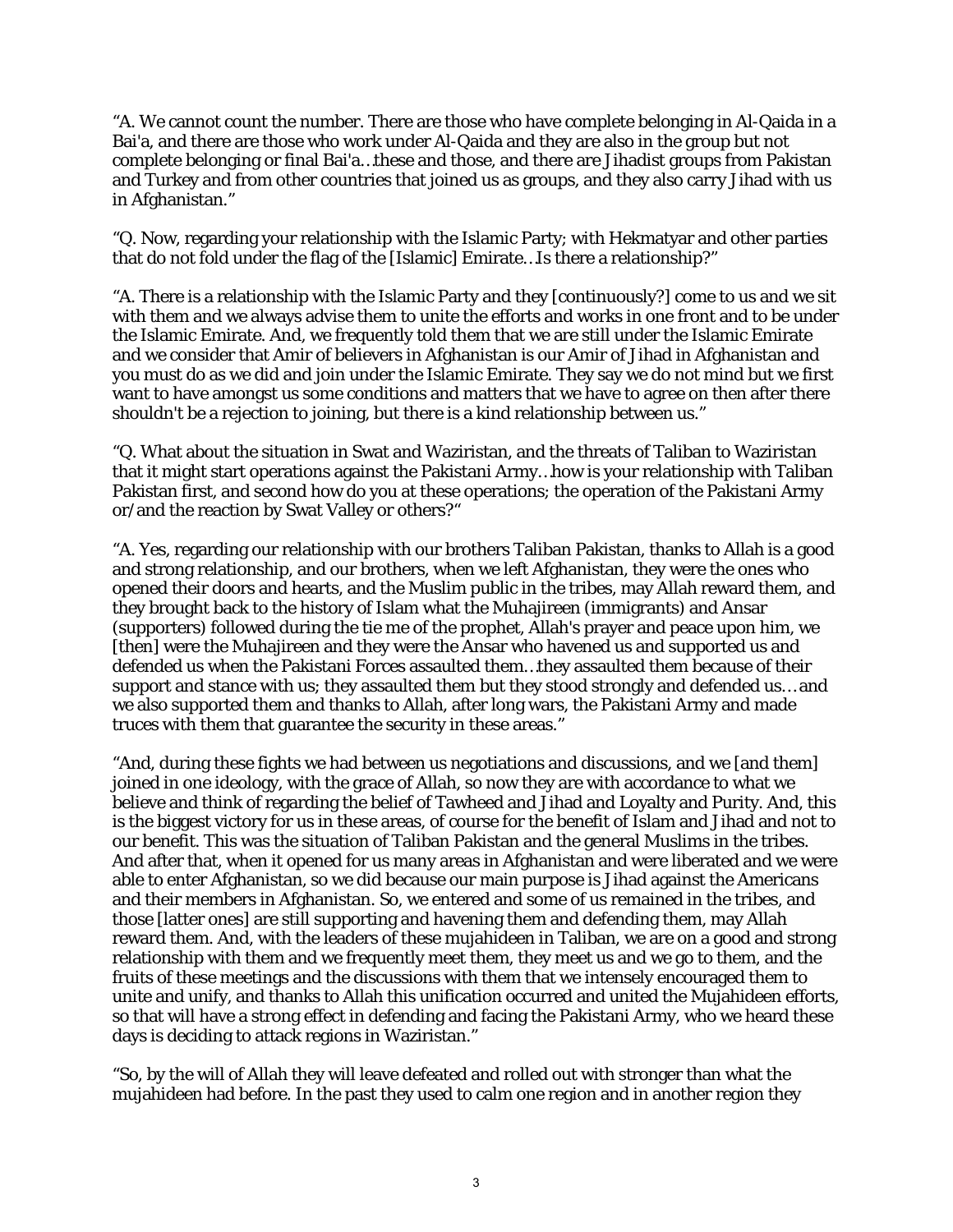would fight the mujahideen, but now the mujahideen declared that they are united in one arm, so when they carry Jihad they will in all the regions, or if there is peace then be it in all the regions. So, Allah-willing they will be defeated in Swat, and our mujahideen brothers there are on Jihad and patient; defending Swat. And, we predict the Pakistani Army will be rolled out and leave. They practiced fights against the mujahideen in Swat for years and years, and they failed. So why now they are entering with this force after the Americans gave them the money and the big bribe to the big thief Zardari. After that, they went forward and did what they did, so Allahwilling we predict them to be defeated and kicked out, and this will be their end in Pakistan Allahwilling."

"Q. Some think that you are the ones pushing Pakistan to collapse, and if Pakistan collapsed, then the Pakistani Nuclear weapons might be taken over by the Americans, or they might have an emergency plan to steal the nuclear weapons? Don't you see that the operations in Swat or in Waziristan might lead to dangerous effects on Pakistan?"

"A. The Pakistani Army are the ones that started the attacks; started the attacks in Waziristan and then in the tribal areas like Swat and Bajar and others. They were in a position of defending themselves and the army forced them to that, and they did not start the fight with the Pakistani Army, and their goal here was, in the tribes, to remove the occupiers from Afghanistan, but when the Pakistani Army attacked them, they started defending against this assault and attack. We and them…our purpose in the beginning wasn't the Pakistani army and the Pakistani Government, but because of their continuous assault and attacks on us and them and what they did of ugly crimes against the Pakistani populace and against the mujahideen…And what they did of imprisoning the Arabic mujahideen and handing them to the Americans…and what they did in the Red Mosque…and what they did of manipulating the Islamic Sharia, then bringing the sharia of the Englishmen to rule the Muslim countries…All of these crimes and other great crimes done by the Pakistani government and army, and they were the ones who lead to this fight. So, Allah-willing the nuclear weapons will not fall in the hand of the Americans, and the Muslims take them [weapons] and use them against the Americans Allah-willing."

"Q. There is a general feeling that the big Al-Qaida Operations decreased in the world; it decreased outside, and this is a pointer to the weakness of the organization. Do you, first, agree with this? And, if so what is the reason for that?"

"A. Regarding the weakness of Al-Qaida, Thanks to Allah everyone knows and sees the wide spread of Al-Qaida and the size of its power and many branches of it opened in many countries, with the grace of Allah. So, the question of having a decrease in big operations is first: now we have open fronts in many countries and in it the meanings of big operations that we used to carry out against the enemies of Allah occur there, and everyone saw and heard what happened to the Americans of big defeats including Iraq and Afghanistan and other places. So, many of the purposes of big operations actualized in open fronts. Also, we did not and will not leave these big operations, and we were preparing for some operations that reached the final stages but for some conditions these operations did not complete, and the enemy knows that very well. And, as we said, we will continue preparing for these kinds of operations and will carry them out that which will make the Muslims happy, and make the Kafirin angry, Allah-willing. And, also we demanded and still demanding all the Al-Qaida branches to carry out these great operations."

"Q. What is the strategy of the [Al-Qaida] Organization for the next stage?"

"A. The strategy of the Organization for the next stage is like the previous stage; that is attacking the Snake's head; the big Tyrant the Americans. And that will actualize by continuation of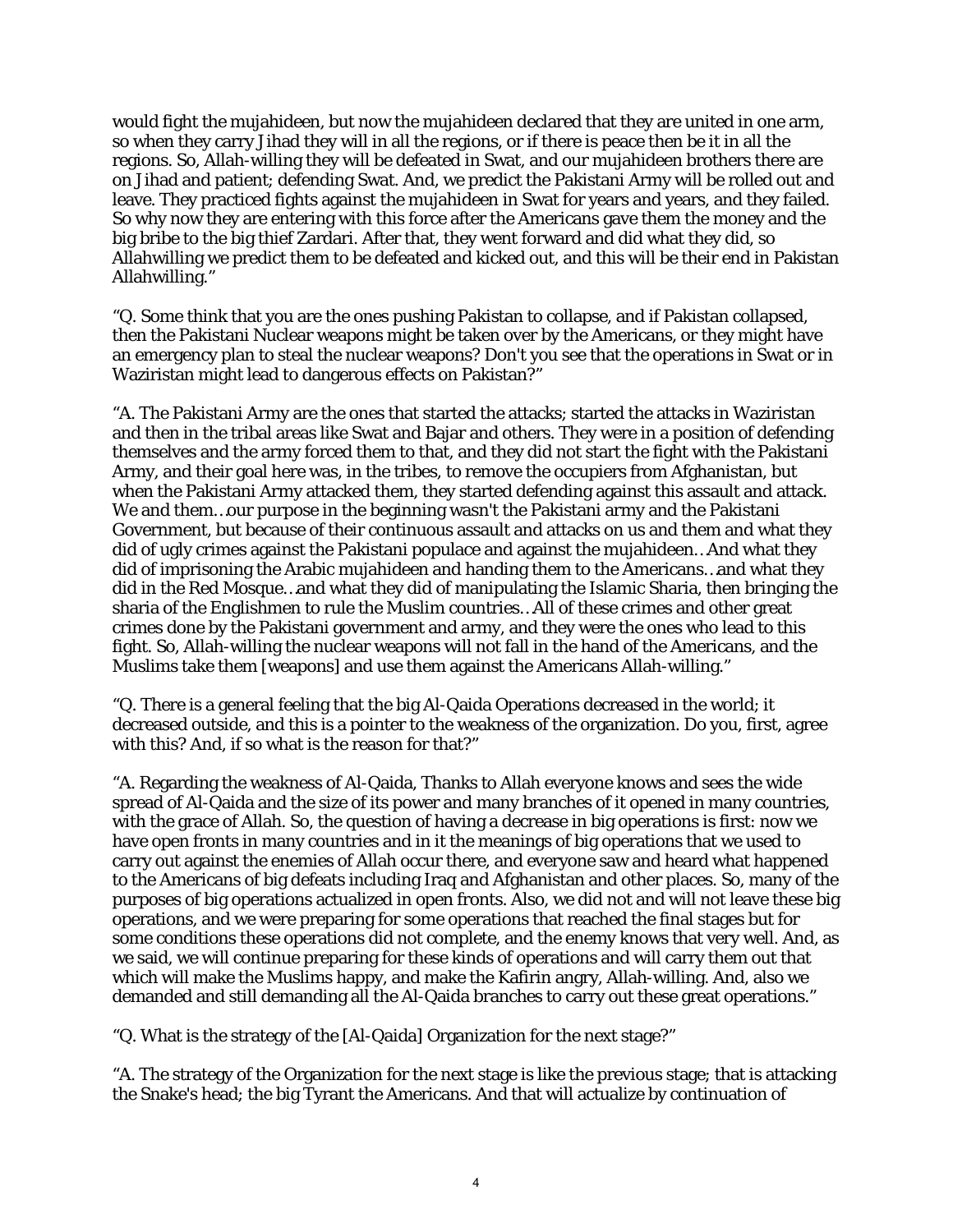working in our open fronts, and also opening new fronts that will benefit the interests of Islam and Muslims, and also doubling the military operations that exhaust the American enemy economically and financially. And, also to migrate to Bayt al-Maqdis (Palestine), and Sheikh Usama pointed out the practical steps that we plan to carry out, and this is for all of the mujahideen and not just Al-Qaida Organization. We will continue encouraging the Islamic nation until we militarize it and have it [following] behind the honest leadership and Ulama."

## [Short Break]

My dear audience, welcome again to Today's Meeting with Sheikh Mustafa Abu al-Yazid.

"Q. Let us talk about the subject of Iraq, and sheikh Usama spoke that the initiation to Palestine will be from Iraq, how can is [possible] to coordinate between two Amirs; Amir of Believers in Iraq and Amir of Believers in Afghanistan? And, how do you look at the behavior and practices of the Islamic State of Iraq (ISI) under the shadow of many Jihadist parties in Iraq, the country?"

"A. Regarding Iraq, thanks to Allah, Jihad has achieved many of its intentions and this American enemy after six years decided to run and exit Iraq. And, regarding the subject of two Amirs in Afghanistan and Iraq: firstly, each Amir is in his [own] region, so it is spoken as this is an Amir of believers in Iraq and this one is in Afghanistan. The origin of this is to have for the Muslims one Amir; if there was an Islamic Caliphate and an Imamhood then the Muslim will have one Imam and one Caliph, but the Ulama spoke [out] about this matter and they showed that sometimes the Muslims face times where [people] thoughts become more distant and it becomes harder for the Muslims to have one Amir, so they allowed in these exceptional cases to have two Amirs for the Muslims. But, the obligation upon [all] Muslims to seek continuously to have one Amir, and this is the origin."

"Regarding the Islamic State of Iraq (ISI), we supported and still supporting it and we see its continuity as principles and origins. The name might change if there is no corruption to result from changing the name; we do not give much attention to the names but all the evaluation goes back [ultimately] to the brothers in Iraq. They will be who decides upon this matter. What they [media?] say about them and the criticism the ISI receives, many of those [parties] are enemies and aren't honest and claim things against the ISI, but they—the ISI—really don't in actuality do these things. Sometimes in the Jihad walk there can be mistakes even during the times of the prophet, the [Prophet's] companions made mistakes, like Khalid bin al-Waleed, may Allah grace him; like Usama bin Zaid, so these mistakes happen so this is not the origin or the approach, and, the ISI; we consider it with good intentions and upon a correct and pure belief."

"Q. Do you have the idea of unifying the fighting groups in Iraq, including the ISI and others, or do you want all the fighting groups to fold under the ISI?"

"A. We, from before, by the calls of the sheikhs and sheikh Usama explained in that and showed them that this is a Sharia obligation to unify everyone under one group, and since the ISI rose up and many Jihadist groups joined them there, it is in the priority to have the other groups in Iraq join it now. But, if there are big tribulations that go between that because of the name, then we see it is possible to change the name in order to unify the mujahideen in Iraq."

"Q. We go to the subject of Somalia, and the al-Shabab al-Mujahideen Movement, how is the nature of the relationship between you and them, and do you consider them a part of Al-Qaida Organization in Somalia?"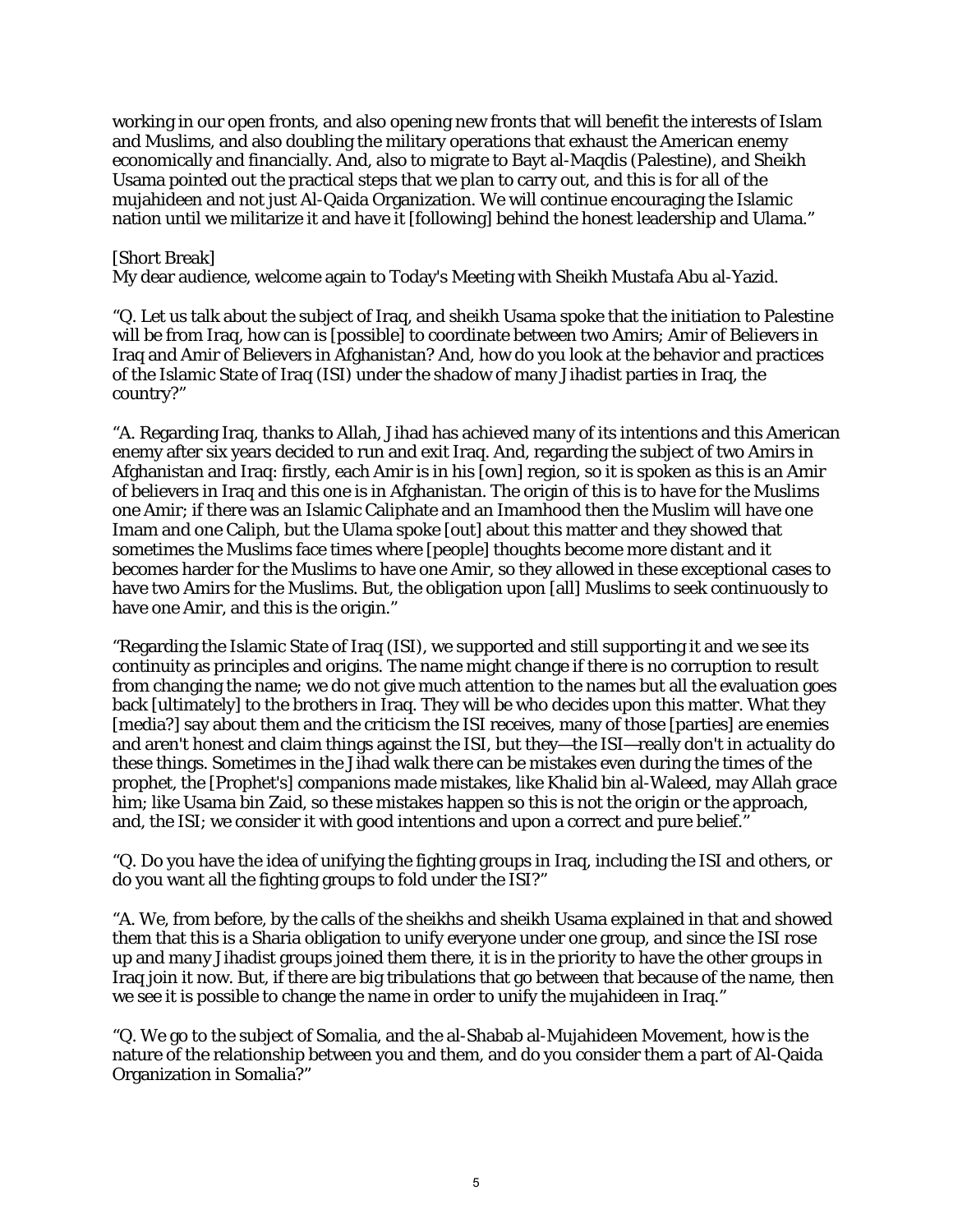"A. Regarding to the brother of al-Shabab al-Mujahideen in Somalia, they are our brothers and beloved one and between us and them there is loyalty and support, upon one ideology and one approach, with the grace of Allah, and as you know we previously had a part in Jihad in Somalia, and there was brothers who participated in jihad in Somalia, and many of them remained with a group of brothers who continued there, helped the brothers, and graduated many cadres in these periods from fifteen years ago we were there and many of the brothers remained. From amongst them was the leader of Al-Qaida there and that Abu Talha al-Sudanee, may Allah have mercy on him, and he was killed a year or more ago, and it was during the recent attacks on the Islamic Courts. He was from one of those brothers who remained there and trained many youth in Somalia. So our relationship with them is loyalty and support and love, and even if the organizational unification did not occur, but the faithful loyalty and the loyalty in belief are above the organizational loyalty. We support them and in consensus with them, and all the Somali

honest mujahideen, we love them, support them and agree with them."

"Q. Some believe that Al-Qaida doesn't praise any except its own fighters and mujahideen, but it does not commend the other Jihadist movements, and also they believe that whoever leaves Al-Qaida, there is an order to kill him as happens and as we hear in Iraq, how do you respond to that?"

"A. This is an open and clear lie, and those who are somewhat just, and keep up with our productions and statements will know that we praise and commend all the mujahideen, and thanks to Allah, we commended the mujahideen in Chechnya, Somalia, Palestine, and in Lebanon. This is not correct and it is a scandalous lie, and those who said this in reference to the mujahideen in Palestine, we say, and have said before, that we support all the honest mujahideen in Palestine, even the mujahideen of Hamas we also support them and agree with them with all we can. They are our brothers, and we and them are on one ideology and one approach, so this not correct; the fact that we do not praise except ourselves. But, about the other matter…what is it?"

"Q. He who leave the organization; it is ordered to kill that person?"

"A. Also, this is a lie. This matter is completely false and because we consider ourselves a group from amongst the Jihadist groups and we don't consider ourselves the group of Caliphate and the great Imamhood that if you leave it as if you left Islam! We are a Jihadist group and a part of the Islamic Nation, and he who leave us or against us, he is not a Kafir and we don't order to Kill him as they say…this is a false claim, and the evidence…let them come to us about people we killed! We actually consider those who leave against us without a Sharia-based excuse is committing a sin, or a sinner, because we took his oath to stay with us and continue with us in Jihad, so if he leaves without a Sharia-based excuse, then he is a sinner in this act, but it is a sin and we ask Allah to forgive him and have mercy on him, but we never call him kafir or kill him."

"Q. You mentioned you support the mujahideen in Lebanon, who do you refer to, Hezbollah? How is the nature of the relationship with Hezbollah?"

"A. Hezbollah, we do not consider it an Islamic Party and it is a rejectionist party as you know, and its loyalty is towards Iran…a complete loyalty. There is no relationship between us and them, and what we mean is the mujahideen from the people of Sunna like Fatah al-Islam in Lebanon; they are the ones we commend and the likes of them."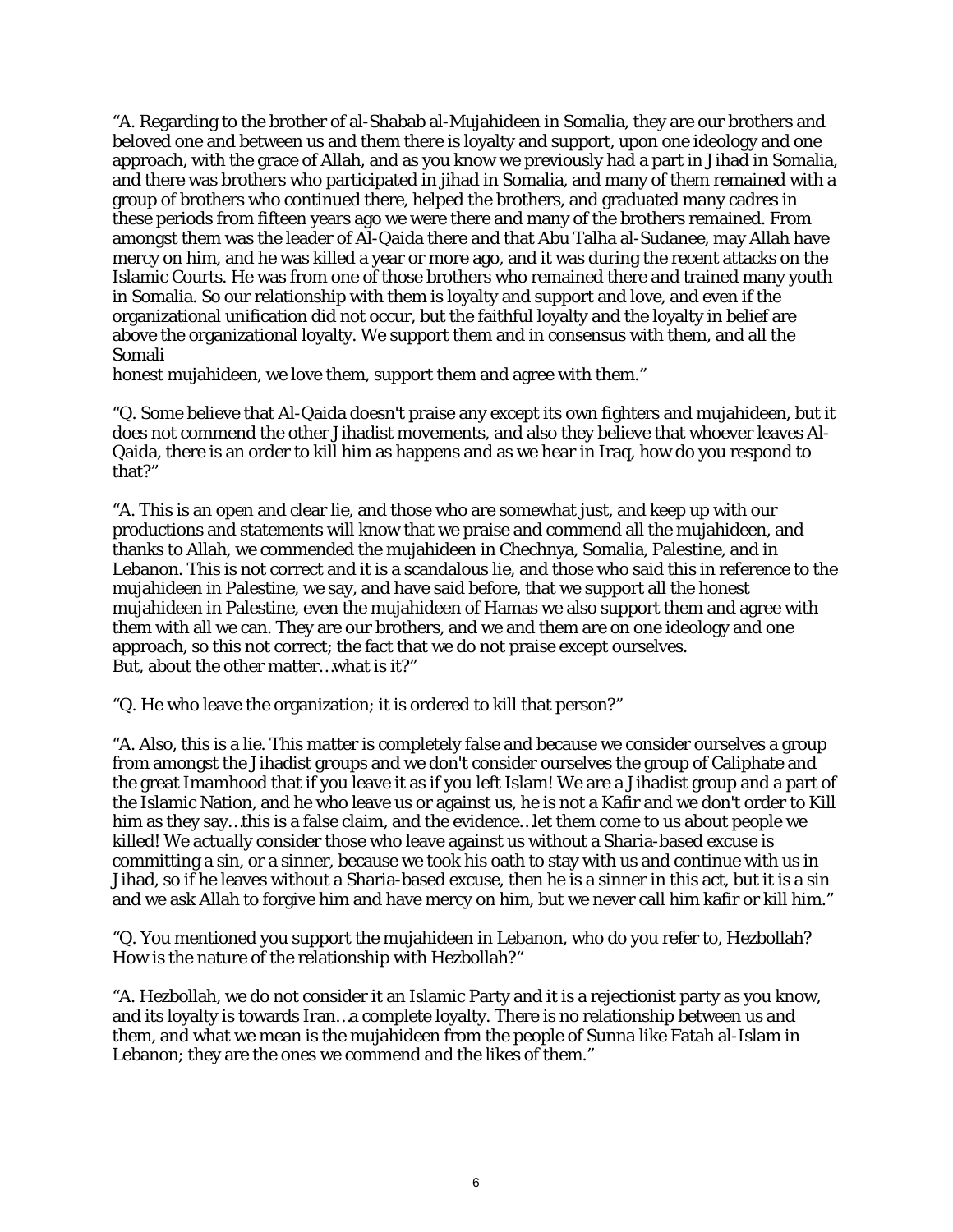"Q. What about those who say that Al-Qaida exists in Iran, and that some of Al-Qaida leadership are [in fact] in Iran, and that there are lines between Iran and Al-Qaida in Iraq and also, recently said, that there are ways to smuggle between Syria and Iraq by Al-Qaida, which is what makes Al-Qaida silent about the Syrian and Iranian [government] system?"

"A. This is from the collections of lies they claim against Al-Qaida. Regarding Iran, we consider it a state of hypocrisy and schism, and it is the state that appears Muslim and claims Islam but in fact it fights the Muslims; it fights against the people of Sunna whether in Iran—and the evidence on that are plentiful—and it fights the people of Sunna in Iraq by militias they support and supply strongly, and those who committed ugly massacres against Muslims of Sunna in Iraq. And they were the ones who allied with the Americans and helped in entering Afghanistan and Iraq, and they are proud of that. And, they also imprisoned and still imprisoning the Muslims who left Afghanistan and even with their families and children. Now a big number of Muslims are being imprisoned in Iran and from them the sheikh Muhammad al-Istanbuli; he is still in the prisons of Iran. The correct, honest and complete news came to us and mentioned that his wife has died inside the prison in Iran because they lacked to medicate her. And, also many children died for that reason, but even the matter reached that they beat the mujahideen and humiliated them even sheikh Muhammad al-Istanbuli, himself. They were the ones who praised Khalid al-Istanbuli,and named a street in Tehran after his name, but now this is what they do to his brother Muhammad alIstanbuli, we ask Allah to release him and bring him back safely and healthily and

mujahid for the cause of Allah."

"So, there isn't between us and them any relationship, and we do not grace them, but even between us and them there is hostility because of what they do to the people of Sunna. And, there isn't any agreement or interests between us, and not carrying operations there has nothing to do with that but just because we're waiting for the right condition and right timing, Allahwilling."

"Q. A few days ago, some statements came out from Al-Qaida Organization in Yemen that they support the separation; the separation of the south. Have you checked these statements, and what is your stance from these statements?"

"A. We have not checked the recent news and we think that the brothers do NOT support that…we think. And, the origin is the unification of the entire Islamic nation and the countries of Islam. As much unification for the nation there is, this will always be for the benefit of Islam and Muslims. We do not support the separation and although this does not concern us much, but the situation is what it is, the Islamic governance will come and will govern this great state instead of it being in schism."

"Q. Let us talk about the situation of Al-Qaida Organization in the [Arabian] Peninsulal in Saudi Arabia and its surrounding, is there a big pull back for the organization, or do you see advancement? What is your strategy in the Arabian Peninsula, in Saudi Arabia and others?"

"A. Of course, Saudi Arabia has a great place in the heart of every Muslim, and when we declared Jihad in Saudi Arabia, the targets were against the Americans, and Sheikh Usama has said that in his communiqué to the Muslims in Countries of Haramayn: the American crusader targets and the oil targets that which they steal and strengthen with it against the Muslims and mujahideen in Palestine and in Iraq and Afghanistan. So this was our plan and Jihad in the Arabian Peninsula. Some decrease occurred in the works over there because of many reasons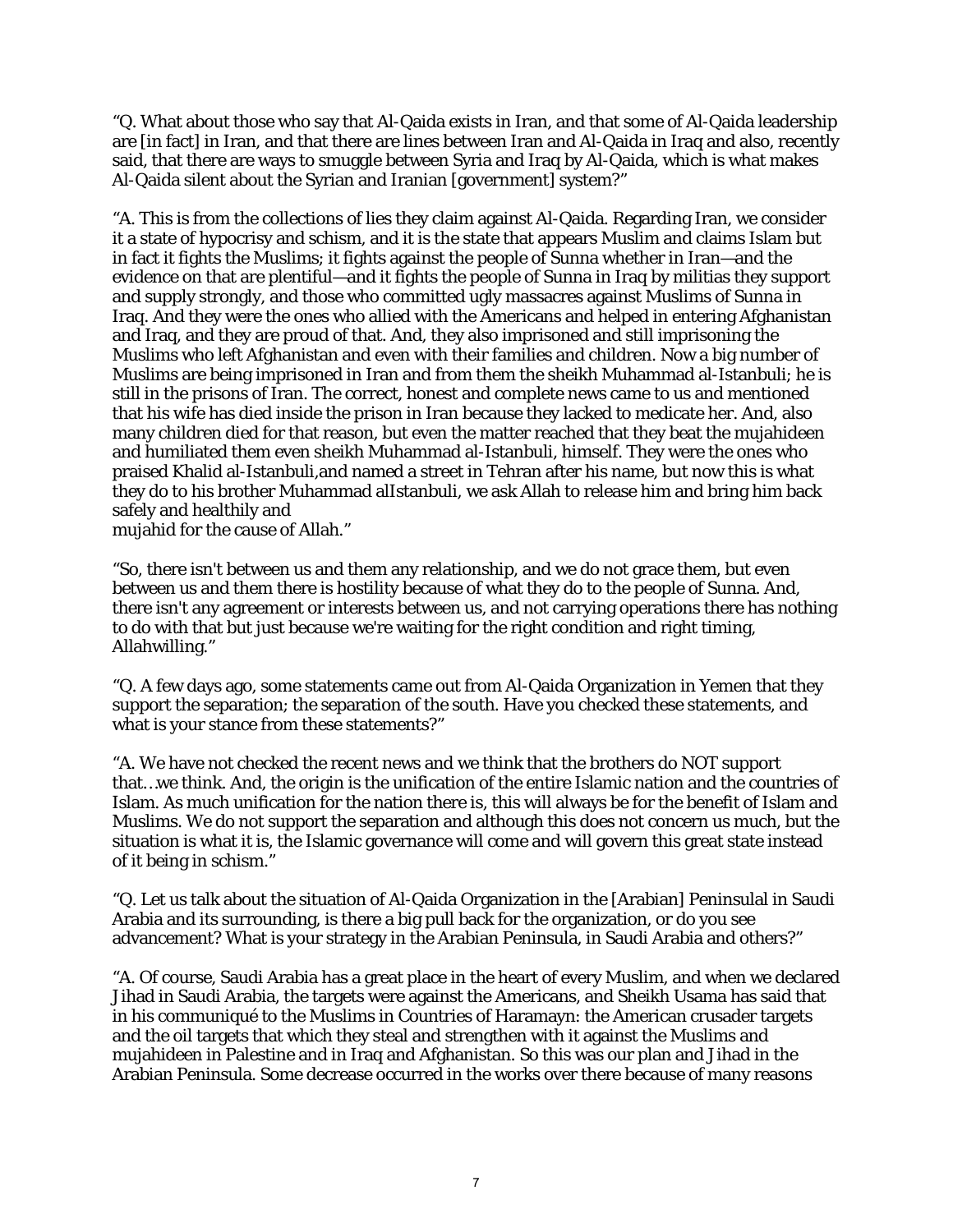that we cannot count now, but thanks to Allah the efforts united in the recent period, and the revolve-around and solidification of one Amir: our brother Abu Baseer Nasser al-Wahshi."

"Q. Do you believe there is a possibility Al-Qaida negotiates with the United States of America to stop the fighting?"

"A. Why not? If they do what could achieve that, we do not mind. We are a part of the Islamic Nation and the Islamic nation is the one with the last [religious] message that came for the entire humanity, and this final message includes security, happiness, peace and harmony to all humanity, and not only to the Muslims, and this is credibility to what the [prophet] companion Reb'ee bin Aamer, may Allah grace him, had said when Rustum, Amir of the Persians, asked him: "what brought you here?" So he said with endearment: "Allah, raised and glorified, sent us to remove who He pleases from the worship of humans to the worship of Allah, and from the narrowness of life to its spaciousness, and from the injustice of religions to the justice of Islam." So, we are a people with message; people of the last religion that Allah finalized with it all the [prophets'] messages on Earth. [Verse]…So our religion came to be for all humanity and to govern all of humanity because all the [Allah] servants are servants to Allah, raised and glorified, and this Earth is Allah's Earth, so the obligation is to have all people under Allah governance and Sharia."

"If the Americans agreed on our conditions that are: to leave all Muslim lands and to stop their support to the Jewish wicked occupier in Palestine, and stop their support to the apostate governments that abuse governance in the Muslim countries, and stop any attacks against the Muslims, and to release the prisoners from their prison, then at that point the fighting stops between us and them, but this cease fight isn't forever, but for example let us say a truce for ten years. And, we invite them from now to enter Islam, so if they entered Islam, the fighting stops between us and them forever, but if they do not enter we will, llah-willing, seek to establish the state of Islam and the Islamic Caliphate, then we will again invite them to enter Islam, so if they did, then thanks to Allah, and if not then we will enforce upon them the Islamic governance, and what I mean is to pay the Jizya(t)1, and if they agreed with that then the fighting stops between us and them, and that is not dear from Allah, so if they do not agree on all of that, then the fight will remain between us and them. This is the plan of Islam for peace with the Americans and others, and we do not think they will agree on that, so the nation of Islam must take this path, to prepare for strength for Jihad for the cause of Allah."

"Q. Let's go back to Somalia, do you have any relationship with the pirates in Somalia, and how do you upon the operations of Piracy in Somalia?"

"A. Regarding the operations that occur now in Somalia; the deeds of piracy, we do not have a relationship with them, but we see and believe if these deeds are against the military kuffar and are Sharia-based and the moneys they took are used to grace Allah, raised and glorified, and solidifies Allah's religion, then these operations are legitimate and demanded."

"Q. The last question I have is, where is Usama bin Laden and [Ayman] al-Zawahiri, and how do you communicate with them? And, how do you communicate with Mulla Muhammad Omar?"

"A. Thanks to Allah, sheikh Usama and sheikh Ayman al-Zawahiri, may Allah protect them, are in a haven away from the hands of enemies, but of course we cannot say where they are, and originally we do not know where they are, but the communications between us are continuous and they are updated with all the matters of jihad whether in Afghanistan or the other branches of the Jihadist works that belongs to us, and even updated on all the Jihadist battlefields, and